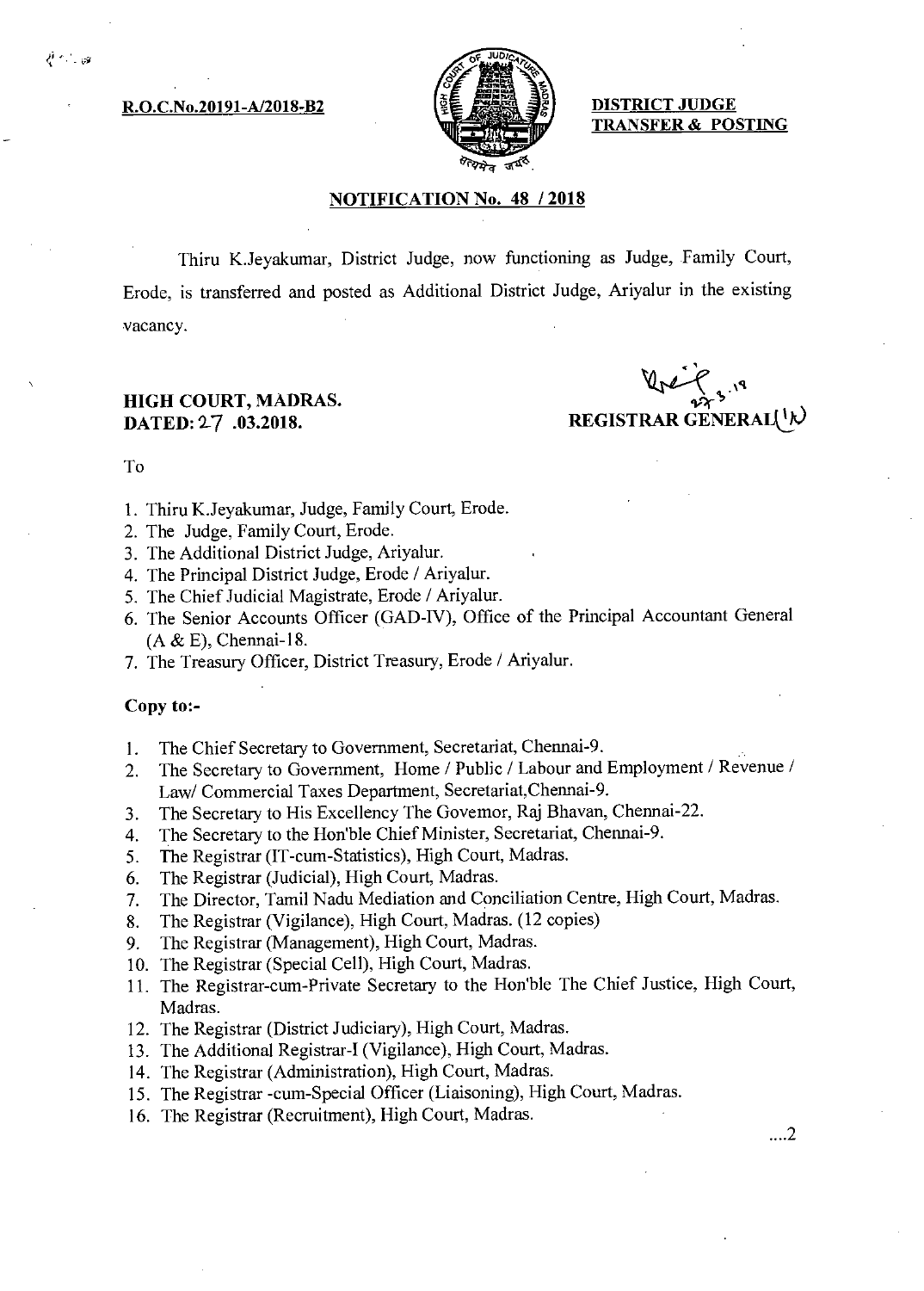- 17. The Official Assignee, High Court, Madras.
- 18. The Additional Registrar General, Madurai Bench of Madras High Court, Madurai.
- 19. The Additional Registrar -II (Vigilance), Madurai Bench of Madras High Court, Madurai.
- 20. The Registrar (Judicial), Madurai Bench of Madras High Court, Madurai.
- 21. The Registrar (Administration), Madurai Bench of Madras High Court, Madurai.
- 22. The Additional Registrar (IT & Statistics), Madurai Bench of Madras High Court, Madurai.
- 23. The Director, Tamil Nadu State Judicial Academy, No.30 (95), P.S.K.R.Salai (Greenways Road), R.A.Puram, Chennai-28.
- 24. The Deputy Director, Tamil Nadu State Judicial Academy, Regional Centres, Coimbatore.
- 25. The Deputy Director, Tamil Nadu State Judicial Academy, Regional Centres, Madurai.
- 26. The Member Secretary, Tamil Nadu State Legal Services Authority, Chennai.
- 27. The Secretary, High Court Legal Services Committee, Chennai.
- 28. The Chief Accounts Officer, High Court, Madras.
- 29. The Assistant Registrar, Admn.I / Admn.II / Per.Admn. / A.S. / Rules / Computer / Pondicherry, High Court, Madras.
- 30. The Section Officer, 'C' / Computer / 'Cl' / 'D' / 'F' / 'G' / Budget / 'B5' / Library / Stationery / Legal Cell, Server Room, High Court, Madras.
- 31. The Technical Director, NIC, High Court, Madras.
- 32. The Secretary, Tamil Nadu Judicial Officers Association, Chennai.
- 33. The Record Keeper, A.D. Records, High Court, Madras.

 $+$  Spare 5.